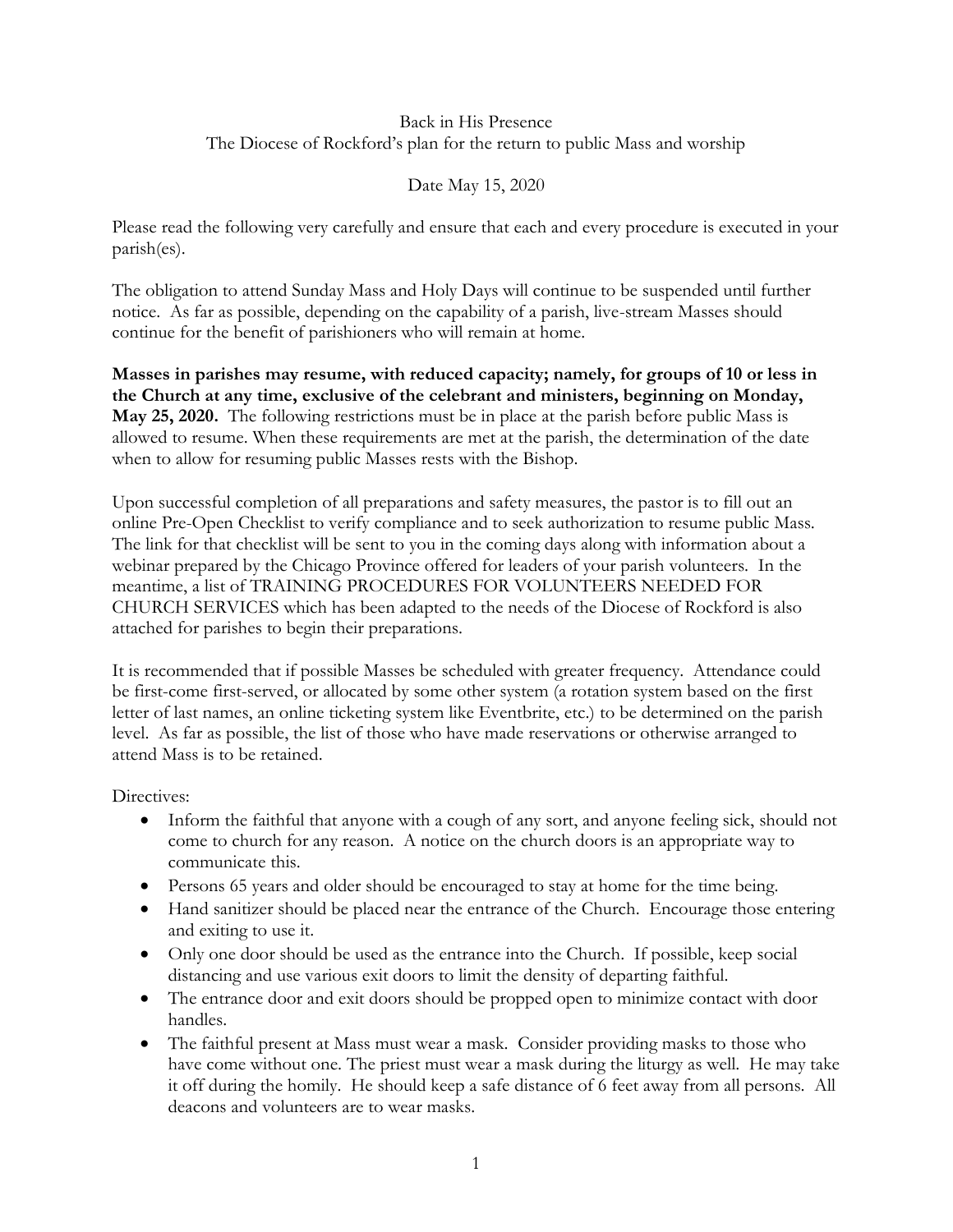- Priests and hospitality ministers are not to gather and greet before and after Mass. You may wish to inform the faithful that you will not be able to greet them before and after Mass.
- Social distancing of 6 feet must be maintained and managed with the assistance of parish staff and/or volunteers:
	- o When entering and leaving the Church
	- o With seating between non-family members
	- o During the Communion procession
	- o Provisions need to be made in advance to ensure social distancing at all times; ropes, ribbon, tape, floor markings, etc. should be used.
	- o Members of a single household who arrive together do not need to practice social distancing and may sit together.
	- o Seating should begin at the front of the Church as people arrive to keep distancing and good order.
	- o Consider marking off pews so parishioners can only sit every third pew or so to ensure social distancing.
- Ministers, e.g., priests, deacons, lectors, etc., should be reminded to practice social distancing at all times. Sacristans are to wash their hands thoroughly with soap and water and wear masks and gloves as they prepare the vessels before Mass. The vessels must be washed thoroughly with soap and water before and after each liturgy (except those vessels in the tabernacle).
- Servers are not to be used. The celebrant might make use of a stand at the chair or place the Roman Missal on the altar.
- Maintain a proper distance in the sacristy and during the entrance and recessional processions. If necessary given the configuration of a church, consider modifying the route of the procession to ensure social distancing.
- All vessels containing the bread and wine are to remain covered until placed on the altar.
- A separate chalice and paten should be used for every priest or deacon on the altar.
- The invitation to the Sign of Peace is to be omitted, and no sign of peace offered.
- There is to be no holding hands at the Our Father
- There is not to be a procession of the offertory gifts of bread and wine. They will be brought to the altar from a credence table in the sanctuary.
- The priest celebrant must prepare his own chalice and perform the lavabo washing by himself without the assistance of another minister.
- If Hosts for the communion of the faithful are to be consecrated, they could be placed on a second corporal towards the side of the altar. This allows the priest to proffer the words of consecration directly over the Host he will consume, with the other Hosts on the altar but not directly in front of the priest as he speaks the Eucharistic prayer.
- For the elevation of the sacred species at "*Through him, and with him, and in him*," if a deacon is present, he may stand alongside the priest and elevate the chalice. Since this action is brief, he need not remain 6 feet from the priest while doing so.
- Priests may wish to remind the faithful that they are not required to receive Communion. They may make a spiritual Communion.
- Only priests and deacons may distribute Holy Communion. Holy Communion must be distributed. It may not be placed on a paten or in a ciborium for the faithful to take it themselves.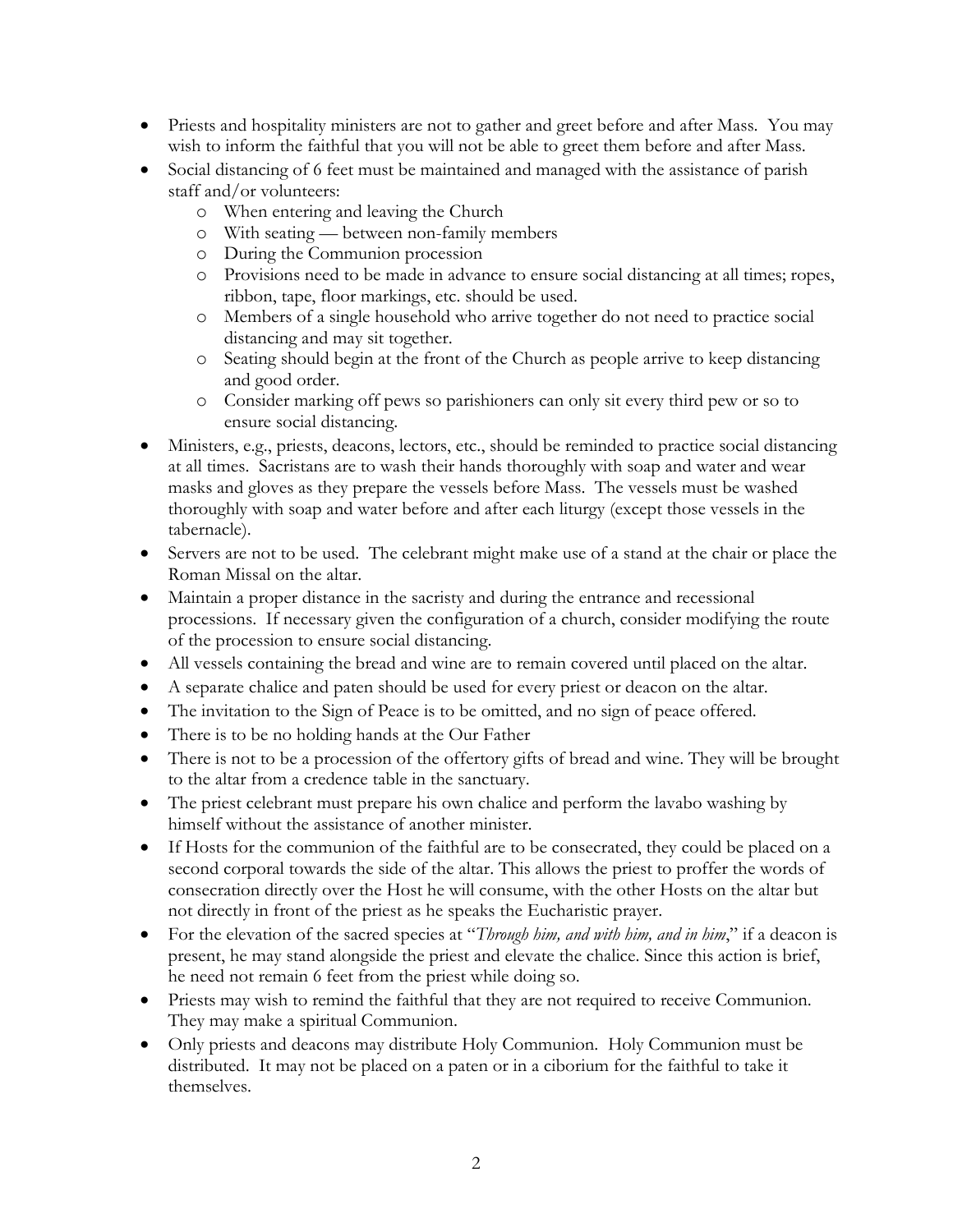- The reception of Holy Communion may take place only in the hand.
- Tongs or other tools are not to be used for the distribution of Communion.
- The Precious Blood is not to be offered until further notice.
- In the Communion line, people are to come up in single file line, maintaining a distance of six feet from the person in front of them. It is recommended that tape be placed on the floor to demonstrate where to stand in line. Where in the past, two or more Communion lines have formed in a single aisle, that should be eliminated.
- If inadvertent contact is made while distributing Communion, the priest or deacon is to stop, sanitize his hands again, and continue with the distribution of Holy Communion. It is advisable to have a small table with the items for sanitizing nearby the Communion station.
- Baskets are not to be passed for the collection. They should be located in an accessible and suitable location.
- Offertory money should be placed in a tamper-evident bag, logged, and kept in the safe for at least three days before being counted. Counters are to wear masks and gloves when counting, and properly sanitize their hands before and after the counting.
- No social gatherings may take place before or after Mass, e.g., coffee and donuts, Children's liturgy of the word, etc.
- Ensure proper sanitizing of frequently touched surfaces in the Church, following CDC guidelines, and if possible, provide hand sanitizer at the Church entrance.
- Provisions are to be made for cleaning and sanitizing the Church following each Mass, including restrooms. Special attention should be given to the pews reserved for use and for commonly touched surfaces such as door handles. Cleaners should wear masks and gloves.
- Remove holy water from the holy water fonts.
- No sprinkling rite at the beginning of Mass.
- If possible, simple liturgical vestments should be used which can be regularly laundered, especially after weekend liturgies.
- Due to the airborne spread of the virus, there is to be only a cantor at Masses with music. Choirs are not permitted. There may also be an accompanist. The selection of well-known hymnody will aid the faithful in participating without the use of hymnals, etc.
- There should be no hymnals, missals, Bibles, prayer cards, etc., in the pews.
- No new screens or projectors are to be erected without the approval of the Diocesan Director of Worship.
- It is recommended that the congregation be dismissed by rows to avoid crowding at exits.
- Encourage the faithful to maintain social distancing on all areas of the parish campus, not just in the Church proper.
- Develop a plan for restroom use: limit the number of people who enter a restroom at the same time, and place tape on the floor outside the restroom to indicate where people should stand in line to wait for the restroom, while maintaining a 6-foot distance from each other.
- No paper bulletins should be distributed.
- Gathering area tables or any items which encourage congregating in usual narthex type areas should be put into storage.
- Educate staff and volunteers on the plan and their respective roles. Set the tone. Be positive and welcoming. At the same time educate them that their role might be to be firm in asking someone to return at another time to attend another liturgy because the current liturgy is at capacity. All staff and volunteers should know the appropriate procedures.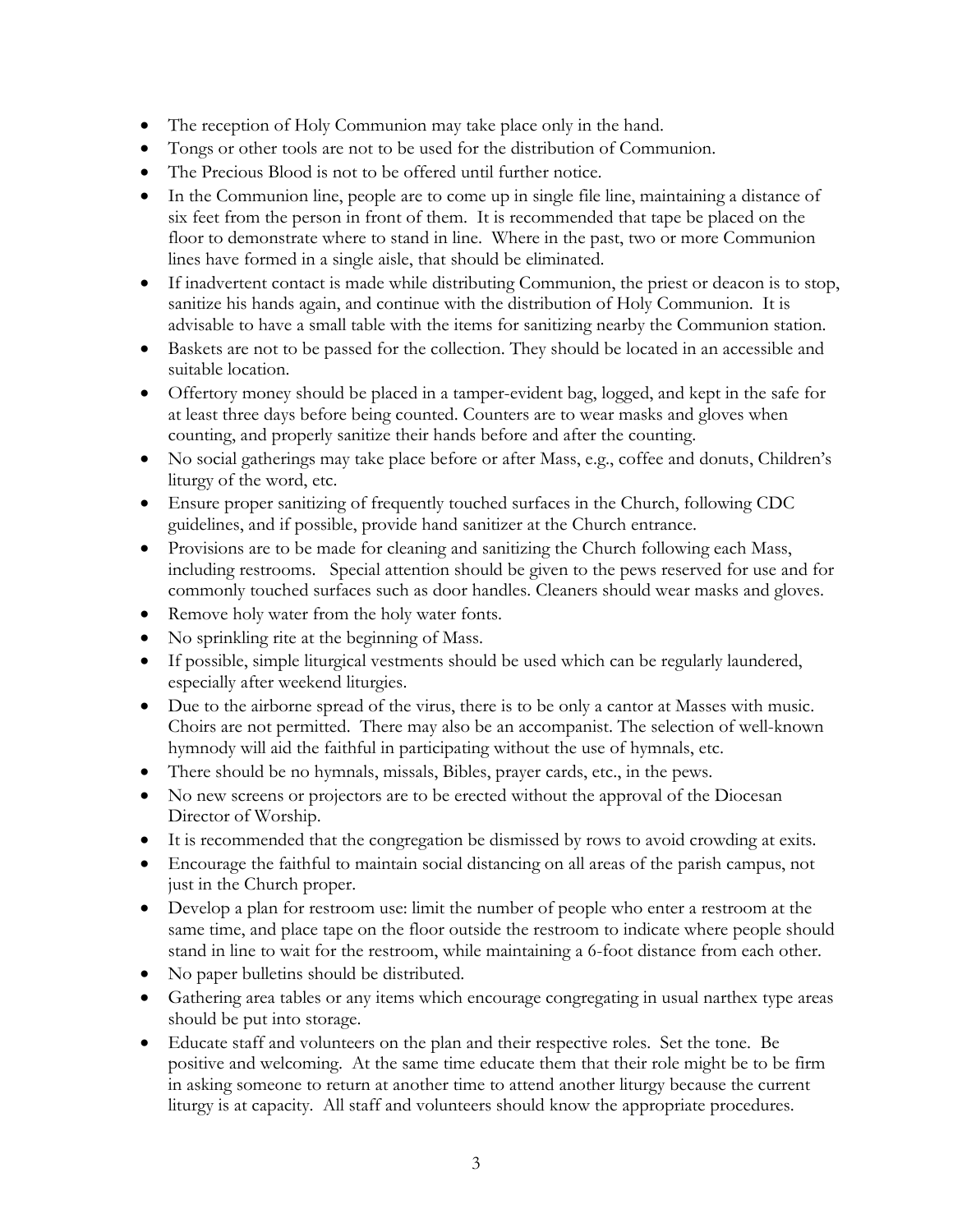## Distribution of Holy Communion:

- o At the start of Mass, or at a suitable point during Mass, the priest should explain that, for those who desire to receive Holy Communion, they may do so at the appropriate moment, but that those who wish to remain in their places may do so. He may add that the faithful should maintain a 6-foot distance from each other as they come forward for Holy Communion.
- o The faithful should remove any face coverings before coming forward for Holy Communion.
- o Holy Communion may not be distributed with gloves, nor may it be received in the hand if a member of the faithful is wearing gloves. Hand hygiene is effective against the virus. In these circumstances, gloves are not needed.
- o The priest should perform hand hygiene (e.g., with hand sanitizer) immediately before distributing Holy Communion.

## Additional Directives:

In a situation in which a priest might be particularly vulnerable, he may choose to celebrate Mass and allow another priest or deacon to distribute Communion. If a priest in active ministry is at a high risk of contracting the virus, he may contact Msgr. Steve Knox for assistance.

It is up to the pastor to ensure that social distancing is maintained and the maximum number of participants at Mass is strictly and faithfully observed.

Communion to the Sick or Homebound may only be brought by a priest or deacon. He should wash his hands before and after his visit and wear a mask for the duration of the visit.

Churches may remain open for public prayer. Pastors are to ensure that the maximum number of faithful allowed is observed. Exposition of the Blessed Sacrament in the Church may be resumed provided the Blessed Sacrament is never left unattended and that the maximum of 10 people in church, exclusive of the celebrant and ministers, is strictly observed. Otherwise exposition must be discontinued for the time-being.

Public celebrations of the Sacraments are permitted as long as adequate spacing and social distancing are managed and maintained and the maximum number of 10 persons, exclusive of the celebrant and ministers, is strictly observed:

- o Baptism of infants may be celebrated while keeping in mind the need for spacing. New water is to be used and blessed for each baptism. Baptisms of more than one person in a single ceremony may not take place.
- o Weddings and Quinceañeras may be celebrated with the limitations stated above.
- o Opportunity for Reconciliation should be maintained while assuring proper spacing and ensuring the penitent's confidentiality. After each confession the penitent's chair must be sanitized.
- o Confessions should take place in the open air inside or outside the church building, i.e., not in a closed, small, confined confessional. The penitent's seat should be sanitized after each confession.
- o Funerals may be celebrated with the limitations stated above.